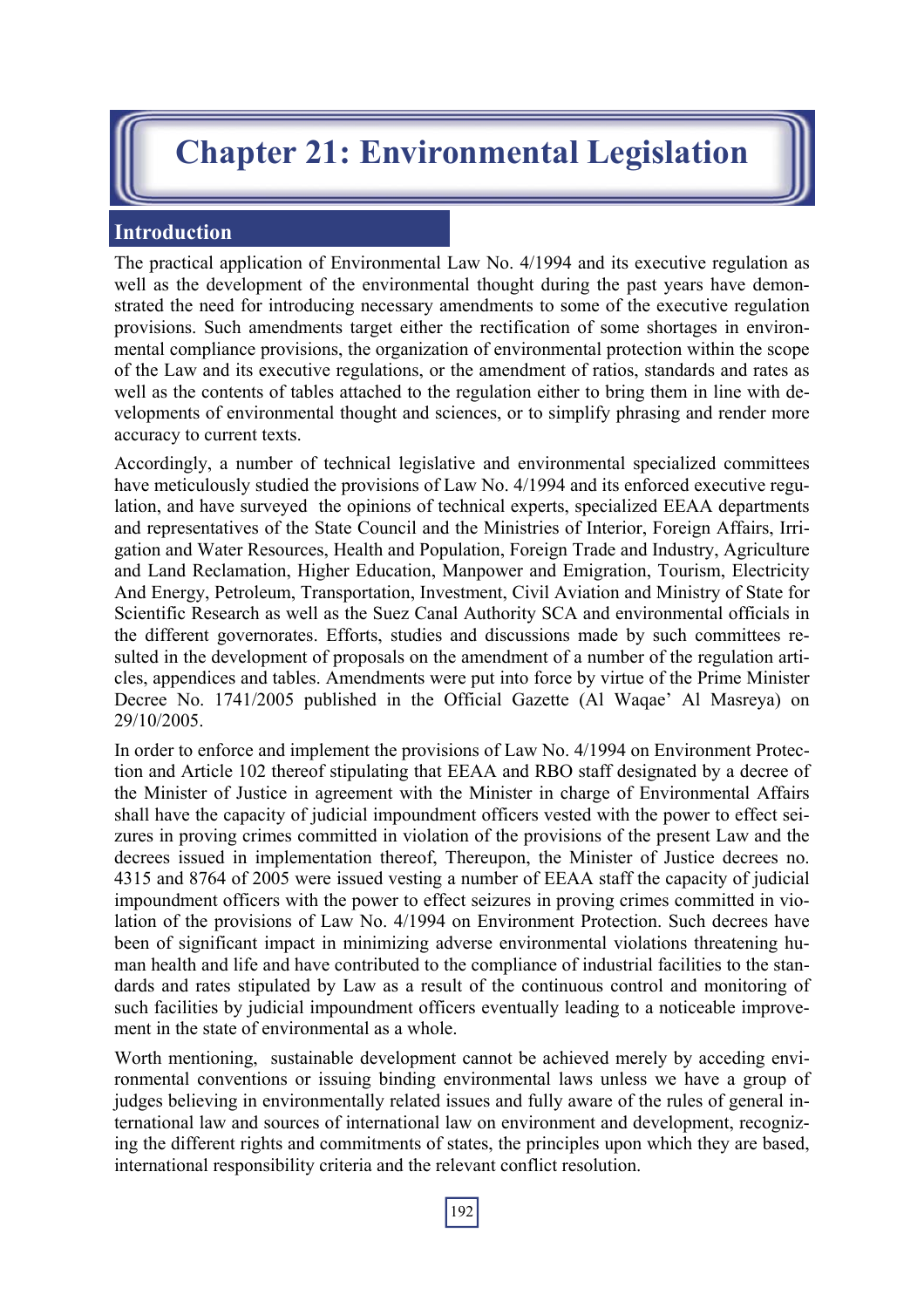Accordingly, MSEA, in coordination with the Ministry of Justice, has targeted the preparation, qualification and training of a large number of the judiciary and public prosecution officers on environmental issues and problems. During 2006-2007, MSEA has organized many training courses at the National Center for Judicial Studies for more than 300 judges and members of the Public Prosecution through which they have acquired many experiences in different environmental sciences and international conventions in this field. Moreover, MSEA has coordinated with the Ministry of Justice to maximize the benefits gained from such training by establishing criminal circuits specialized in environmental cases, particularly in the most polluting industrial zones. A Minister of Justice Decree has been issued establishing and putting such circuits into force in order to speed up the conclusion, and warn about the significance and seriousness of environmental crimes and how to prevent them by law.

MSEA has also conducted similar training programs for Environment and River Police officers responsible for enforcing Environment Law 4/ 1994 provisions and providing them with the vehicles and equipment necessary for undertaking their mandated tasks.

Keeping in mind that one of Environmental Protection Fund (EPF) resources is the fines and compensations assessed or agreed upon with respect to damages to the environment, MSEA has, in support for this important resource and in coordination with the Ministry of Justice, established independent judicial records for environmental crimes and has decreed the transfer of the resulting revenues from such fines to EPF according to the law. MSEA has also taken immediate legal measures to file criminal lawsuits against vessels and establishments polluting Egyptian water environment including impoundment under custody, and the imposition of contractual compensations stipulated by law and international conventions. These measures had a significant impact on increasing EPF resources, which significantly contributes to the achievement of the key purposes for which EPF has been established and the removal of pollution impacts from vessels' accidents.

In view of MSEA's efforts to protect and secure a clean environment, and to disseminate the culture of environmental cleaning and protection within society, which has prevailed, spread and reverberated in constitutional provisions, HE President Hosni Mubarak has proposed to introduce a new article on environment protection into the constitution. In this respect MSEA has submitted a relevant extensive study following the soliciting of opinions of all experts. Eventually, Article 59 was added to the Egyptian Constitution stipulating that, "environment protection is a national duty; the Law regulates the necessary measures for maintaining a good environment".

In the light of the practical applications of Law 4/1994 on Environment Protection and its executive regulation, and the development of the environmental thought during the past years, a strong need for introducing necessary amendments to some texts of the law has emerged. Such amendments target the rectification of some shortages in law's environmental compliance provisions and augmenting environmental protection.

Consequently, the Minister of State for Environmental Affairs has issued a decree forming a committee for amending a number of the Environment Law provisions. The committee included representations from all MSEA sectors and agencies and its meetings were attended by representatives from all line ministries. The Committee dedicated itself to studying the Law provisions to be amended and solicited the opinions of all experts from all ministries. Efforts made by the Committee resulted in the development of proposals on amending a number of articles in the Law which were further referred to a legal committee of experts in legislative affairs.